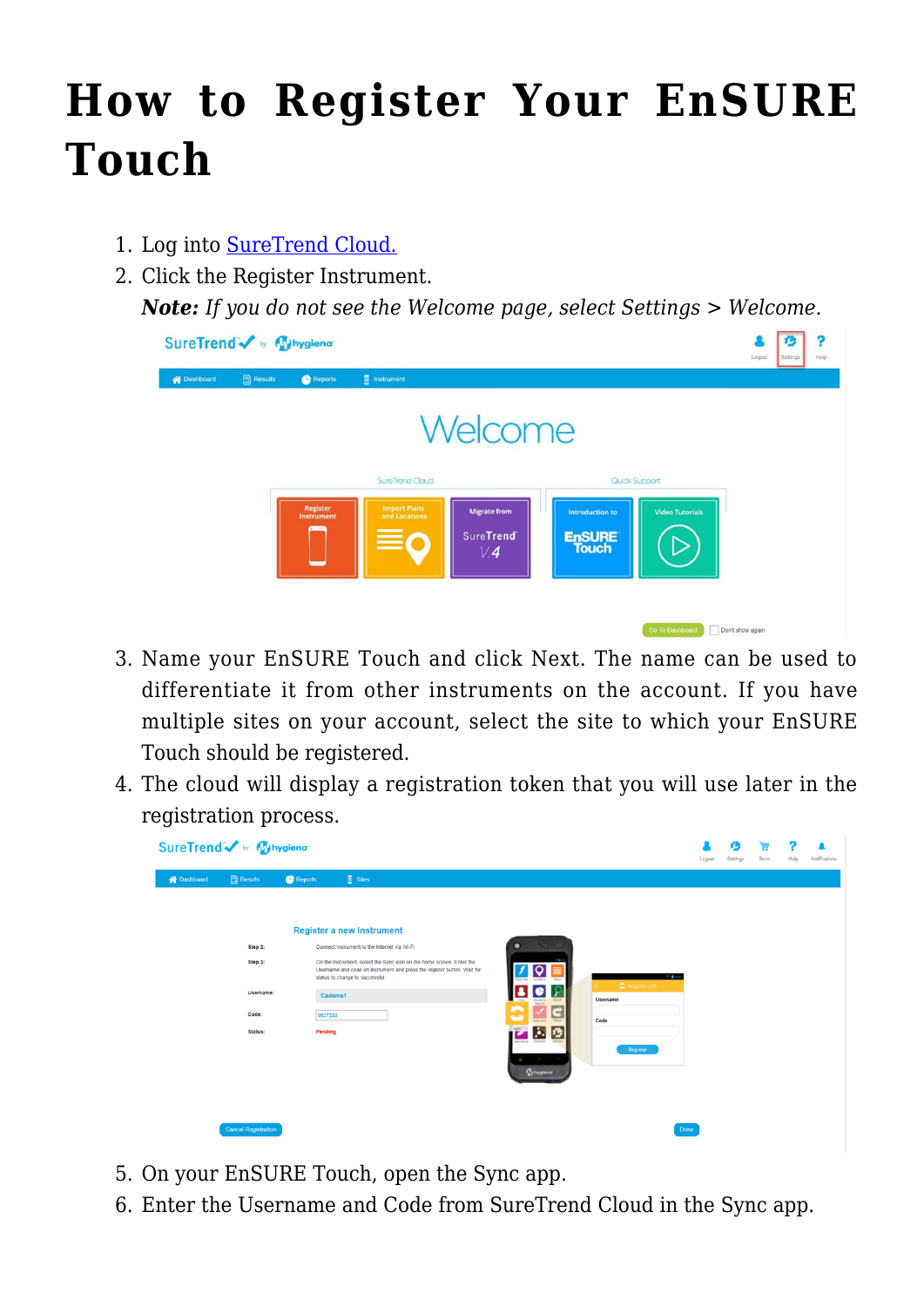| 2.23                                                                                                                         |
|------------------------------------------------------------------------------------------------------------------------------|
| $\bullet$ Register Instrument                                                                                                |
| To sync EnSURE™ Touch to<br>SureTrend™ Cloud, open<br>hygiena.com/setupet from your<br>computer and follow the instructions. |
| When you have your username and<br>code, enter it below and touch<br>register.                                               |
| Username                                                                                                                     |
|                                                                                                                              |
| Code                                                                                                                         |
| Register                                                                                                                     |
|                                                                                                                              |

7. Once you have successfully Registered your Instrument your registration token in SureTrend Cloud will change from Pending to Successful, then select Done.

|                    | SureTrend w My hygiena      |                                  |                                                                                                                                                                                    |                                                        |      |                                 | ø<br>Settings | 量<br>Store | Help | Notifications |  |
|--------------------|-----------------------------|----------------------------------|------------------------------------------------------------------------------------------------------------------------------------------------------------------------------------|--------------------------------------------------------|------|---------------------------------|---------------|------------|------|---------------|--|
| <b>谷</b> Dashboard | <b>A</b> Results<br>Step 2: | Reports                          | <b>B</b> Sites<br><b>Register a new Instrument</b><br>Connect Instrument to the Internet via Wi-Fi                                                                                 | $\bullet$                                              |      |                                 |               |            |      |               |  |
|                    | Step 3:<br>Username:        |                                  | On the Instrument, select the Sync icon on the home screen. Enter the<br>Username and code on instrument and press the register button. Wait for<br>status to change to successful | Locations<br>15                                        |      | @1420<br><b>C</b> Register Unit |               |            |      |               |  |
|                    | Code:<br>Status:            | Cadams1<br>0537332<br>Successful |                                                                                                                                                                                    | <b>Grants</b> &<br>5<br>E<br>þ.<br>Enzymes<br>Arendman | Code | Username                        |               |            |      |               |  |
|                    |                             |                                  |                                                                                                                                                                                    | <b>Whygiena</b>                                        |      | Register                        |               |            |      |               |  |
|                    |                             |                                  |                                                                                                                                                                                    |                                                        |      | Done                            |               |            |      |               |  |

#### **Contact Hygiena Technical Support for further assistance.**

- Phone: 1-888-HYGIENA, option 2 (1-888-494-4362)
- Email: techsupport@hygiena.com
- [Submit a Support Ticket](https://www.hygiena.com/technical-support-request-americas/)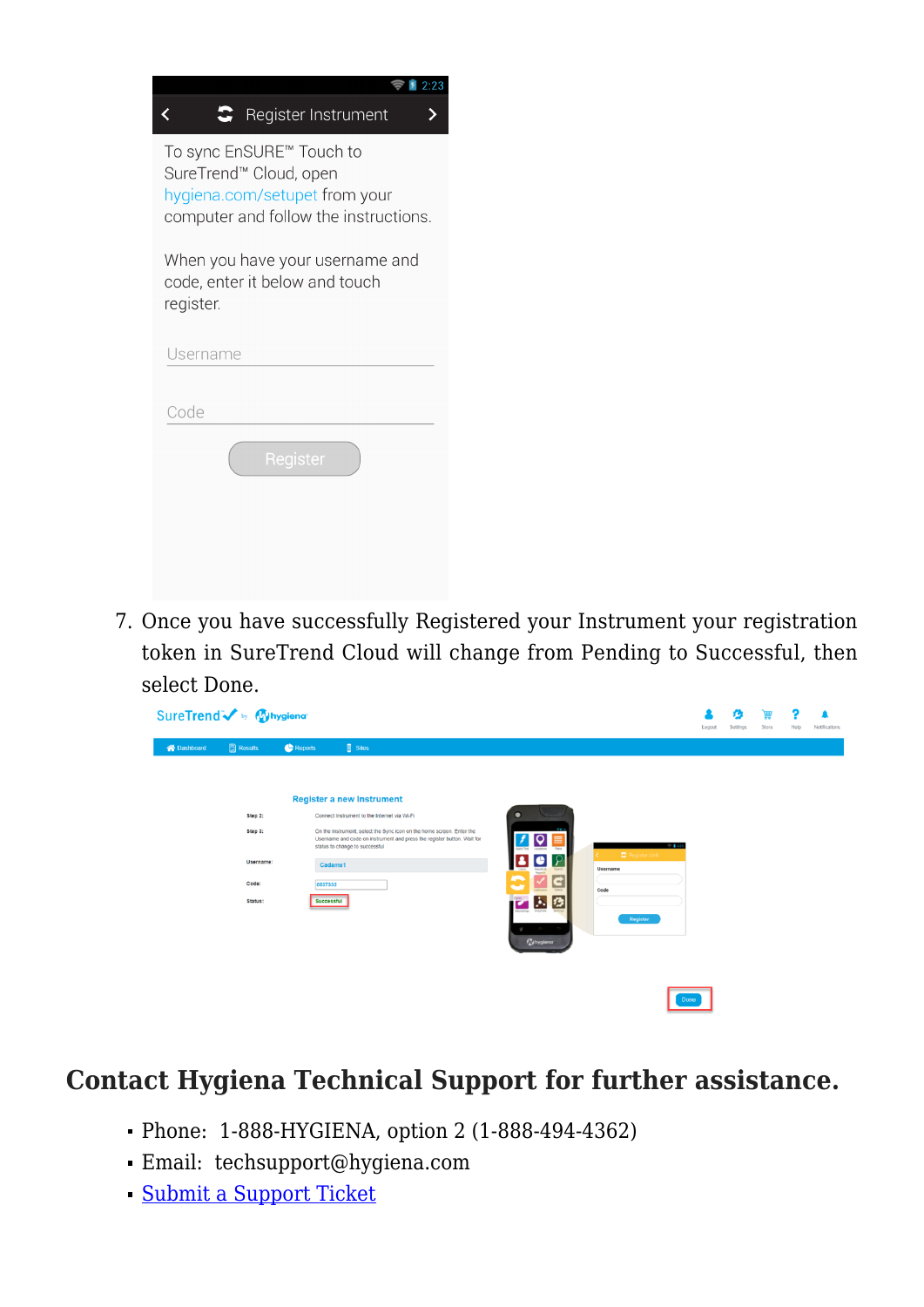# **[Adding a New/Replacement](https://help.hygiena.com/kb-doc/adding-a-new-replacement-ensure-touch-to-a-site/) [EnSURE Touch to a Site](https://help.hygiena.com/kb-doc/adding-a-new-replacement-ensure-touch-to-a-site/)**

### **Introduction**

This article will show you how to add a new or replacement EnSURE Touch to your SureTrend Cloud account.

### **Solution**

- 1. Login to [SureTrend Cloud.](https://suretrend.hygiena.com/#!/)
- 2. Navigate to the Instrument Tab.
- 3. Select  $\sqcap$  located on the right hand side above the Instruments table.
- 4. Enter an instrument name (optional), and select a Site. Note: If you only have a default site you will not need to select this.

If this is a replacement instrument be sure to select the proper site so your plans and locations will sync.

|                | Step 1: | <b>Register a new Instrument</b><br>Name the instrument (optional) | $\bullet$                                 |      |
|----------------|---------|--------------------------------------------------------------------|-------------------------------------------|------|
|                |         | <b>Instrument Name</b>                                             | ê<br>٠                                    |      |
|                |         | What is the name of the site or facility where it will be used?    | <b><i><u>kouts</u></i></b><br>đ<br>$\sim$ |      |
|                |         | Hello<br>×.                                                        | 전시<br>ø                                   |      |
|                |         |                                                                    | $\sim$<br>Gittegland                      |      |
|                |         |                                                                    |                                           |      |
| <b>Dismiss</b> |         |                                                                    |                                           | Next |
|                |         |                                                                    |                                           |      |
|                |         |                                                                    | 02020 Hygiena, LLC                        |      |
|                |         |                                                                    |                                           |      |
|                |         |                                                                    |                                           |      |
|                |         |                                                                    |                                           |      |

5. On the EnSURE Touch tap the Sync App and when prompted enter the Username and Code.